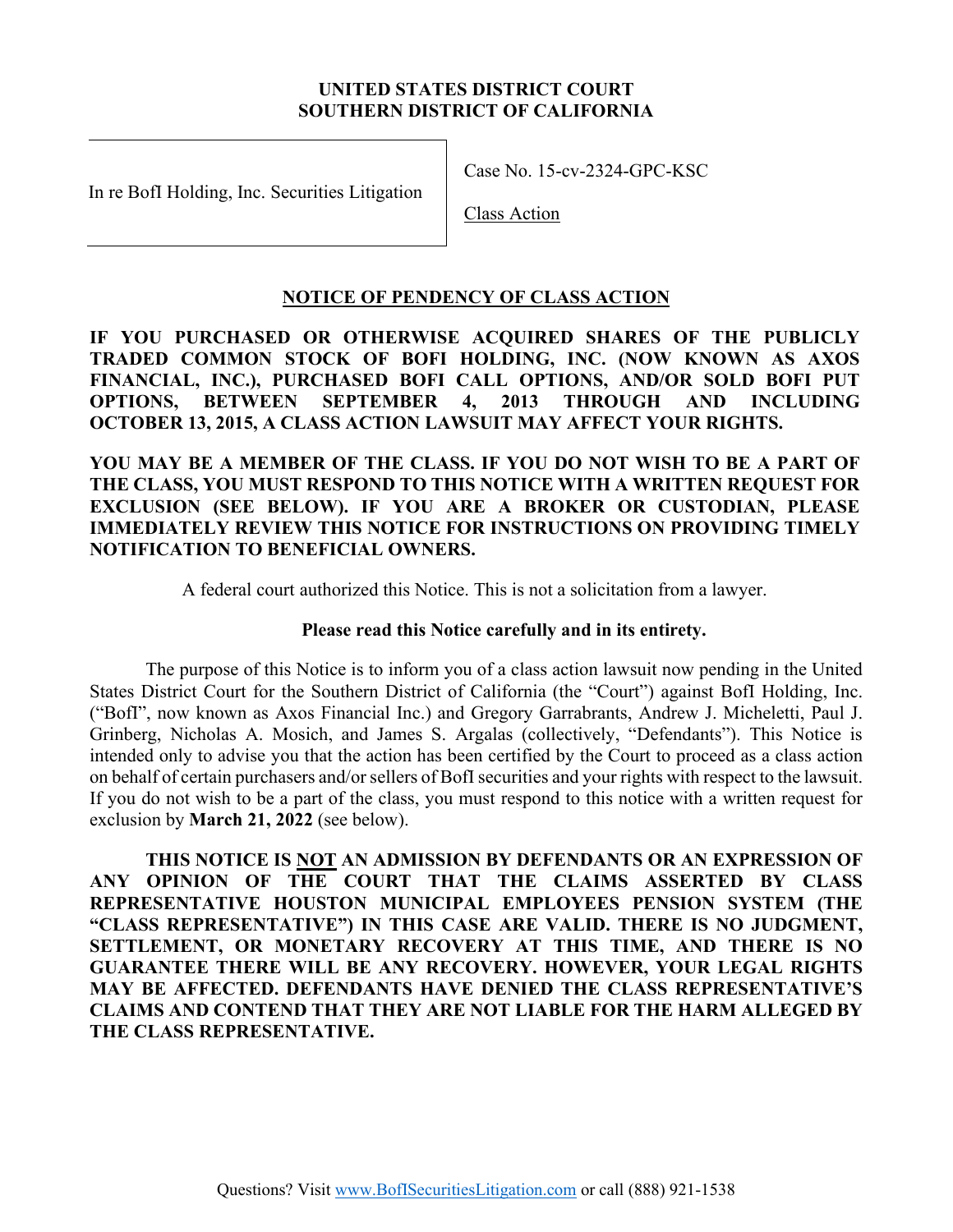| What are my options?                              |                                                                                                                                                                                                                                                                                                                                                                                                                                                                                                                                                                                                                         |
|---------------------------------------------------|-------------------------------------------------------------------------------------------------------------------------------------------------------------------------------------------------------------------------------------------------------------------------------------------------------------------------------------------------------------------------------------------------------------------------------------------------------------------------------------------------------------------------------------------------------------------------------------------------------------------------|
|                                                   | Stay in this lawsuit. Await the outcome.                                                                                                                                                                                                                                                                                                                                                                                                                                                                                                                                                                                |
| Do nothing                                        | By doing nothing, you keep the possibility of sharing in any recovery (monetary<br>or otherwise) that may result from a resolution in favor of the Class, such as a<br>trial or a settlement. In exchange, you give up any right you may have to sue<br>Defendants separately about the same factual circumstances and legal claims<br>being raised in this lawsuit, and you will be bound by the outcome of this case<br>if tried before a jury or decided by the Court. If the parties agree to a settlement,<br>then you will have another opportunity to opt out or exclude yourself from the<br>case at that time. |
| Ask to be<br>excluded by<br><b>March 21, 2022</b> | Get out of this lawsuit. Get no benefits from it.                                                                                                                                                                                                                                                                                                                                                                                                                                                                                                                                                                       |
|                                                   | If you ask to be excluded from this lawsuit, you will not be bound by what<br>happens in this case and will keep any right you might have to sue Defendants<br>separately about the same factual circumstances and legal claims being raised<br>in this lawsuit. If a recovery is later awarded in this case, you would not share<br>in that recovery.                                                                                                                                                                                                                                                                  |

# **BASIC INFORMATION**

# **1. Why did I get this Notice?**

The Court has certified a Class in this lawsuit and you were identified as a potential Class Member whose rights may be affected.

A class action is a type of lawsuit in which one or several individuals or entities prosecute claims on behalf of all members of a group of similarly situated persons and entities (*i.e.*, the class) to obtain monetary or other relief for the entire group. The Court decided that this lawsuit can proceed as a class action because it meets the requirements of Federal Rule of Civil Procedure 23, which governs class actions in federal district courts. Specifically, the Court found that a significant number of investors purchased or sold BofI securities during the Class Period (defined below) and that the claims alleged in the lawsuit are common enough to apply to all of those investors. Judge Gonzalo P. Curiel of the United States District Court for the Southern District of California is overseeing this class action. The lawsuit is titled *In re BofI Holding, Inc. Securities Litigation*, Case No. 3:15-cv-2324-GPC-KSC (the "Action").

## **2. Who is included in the Class?**

The Class, certified by the Court, consists of:

*All persons and entities that, between September 4, 2013 through and including October 13, 2015, purchased or otherwise acquired shares of the publicly traded common stock of BofI, as well as purchasers of BofI call options and sellers of BofI put options, and were damaged thereby.* 

Excluded from the Class are Defendants herein, the officers and directors of BofI at all relevant times, members of their immediate families and their legal representatives, heirs, successors or assigns, and any entity in which Defendants have or had a controlling interest.

The Class definition is subject to change by Court order, pursuant to Rule 23 of the Federal Rules of Civil Procedure.

Questions? Visit www.BofISecuritiesLitigation.com or call (888) 921-1538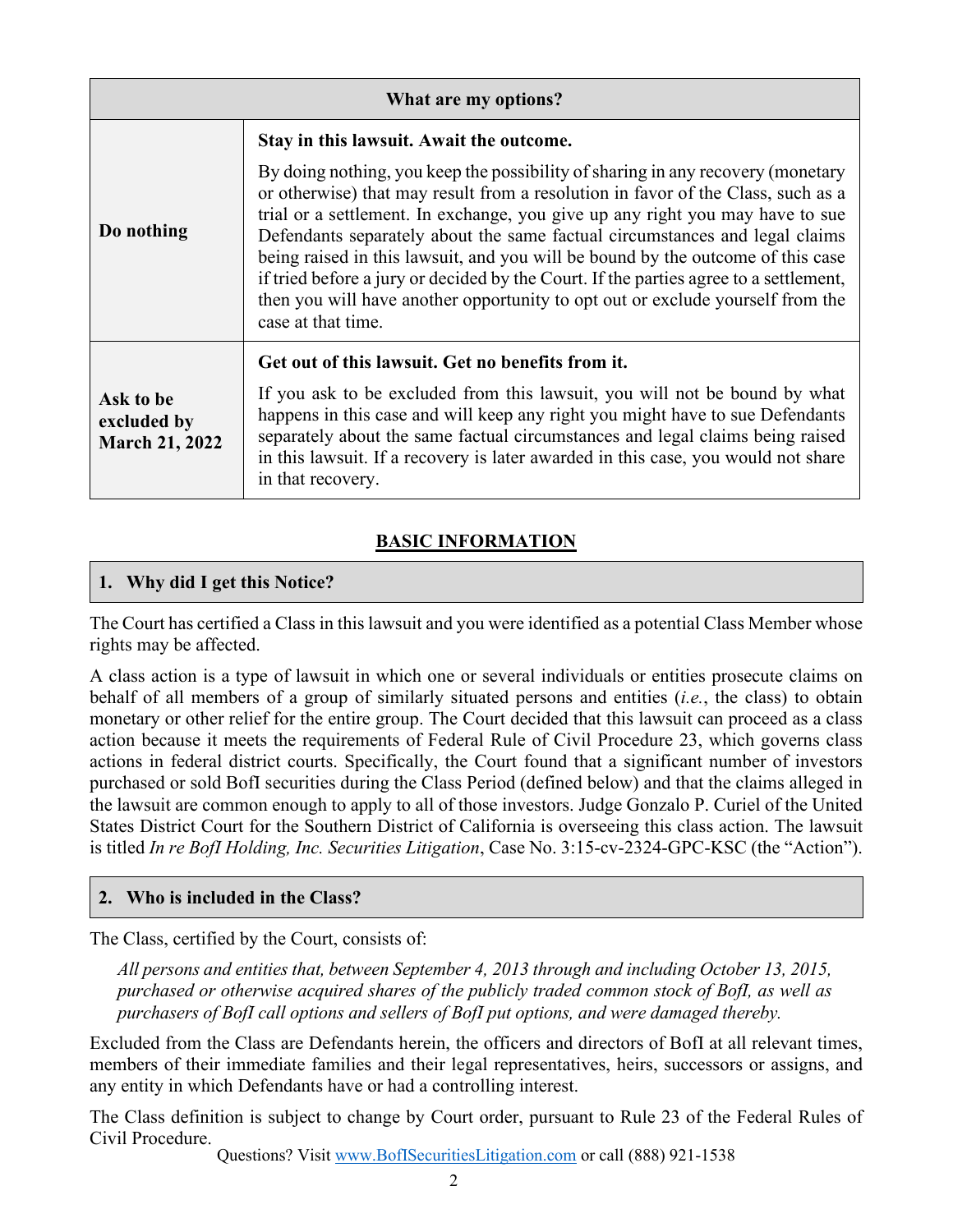## **3. What if I'm still not sure if I am included in the Class?**

If you are still not sure whether you are included in the Class, you can get additional information at www.BofISecuritiesLitigation.com or by contacting the lawyers who were appointed Class Counsel in this Action at the address or phone number below.

## **OVERVIEW AND STATUS OF THE ACTION**

### **4. What is this case about and what has happened so far?**

The Class Representative alleges that the Defendants violated Sections 10(b) and 20(a) of the Securities Exchange Act of 1934 (the "Exchange Act") and Rule 10b-5 promulgated thereunder, which prohibit individuals and entities from making false and/or materially misleading statements in connection with the sale or purchase of a security. Specifically, the Class Representative alleges that between September 4, 2013 and October 13, 2015 (the "Class Period"), the Defendants made false and/or materially misleading statements regarding BofI's internal controls, compliance infrastructure, and underwriting standards. The Defendants deny the allegations of wrongdoing asserted in this Action, and deny any liability whatsoever to any member of the Class.

Beginning on October 15, 2015, several plaintiffs filed initial complaints against BofI, Mr. Garrabrants, and Mr. Micheletti. On February 1, 2016, the Court consolidated these actions and appointed Houston Municipal Employees Pension System as Lead Plaintiff. On April 11, 2016, Lead Plaintiff filed an amended complaint against BofI, Mr. Garrabrants, Mr. Micheletti, Mr. Grinberg, Mr. Mosich, and Mr. Argalas. Lead Plaintiff filed the Third Amended Complaint on December 22, 2017; this is the operative complaint in this case.

On March 21, 2018, the Court granted the Defendants' motion to dismiss this case. Lead Plaintiff appealed to the U.S. Court of Appeals for the Ninth Circuit, which, on October 8, 2020, reversed the dismissal order in part. On August 24, 2021, the Court entered an order certifying the class as set forth above and appointing Lead Plaintiff Houston Municipal Employees Pension System as Class Representative and Lieff Cabraser Heimann & Bernstein, LLP as Class Counsel.

The case is ongoing. You can get updated information at www.BofISecuritiesLitigation.com or by contacting Class Counsel.

Copies of the Court's Orders referenced herein are available at www.BofISecuritiesLitigation.com.

## **5. Has the Court decided who is right?**

The Court has not decided who is right and there has been no monetary recovery. By certifying the Class and authorizing this Notice, the Court is not suggesting that the Class Representative will win or lose this case. The Class Representative will attempt to prove its claims in proceedings that will occur in the future.

If a settlement of the lawsuit is reached, it will be subject to approval by the Court. Class Members will be sent additional notice of any proposed settlement and members of the Class who have not excluded themselves will have an additional opportunity to exclude themselves at that time, object to the proposed settlement, or submit a Proof of Claim form to demonstrate their entitlement to any payment. Similarly, the Court may also direct further notice to the Class following any judgment that may be entered after a trial of this case or decision by the Court, or for any other reason that the Court may determine.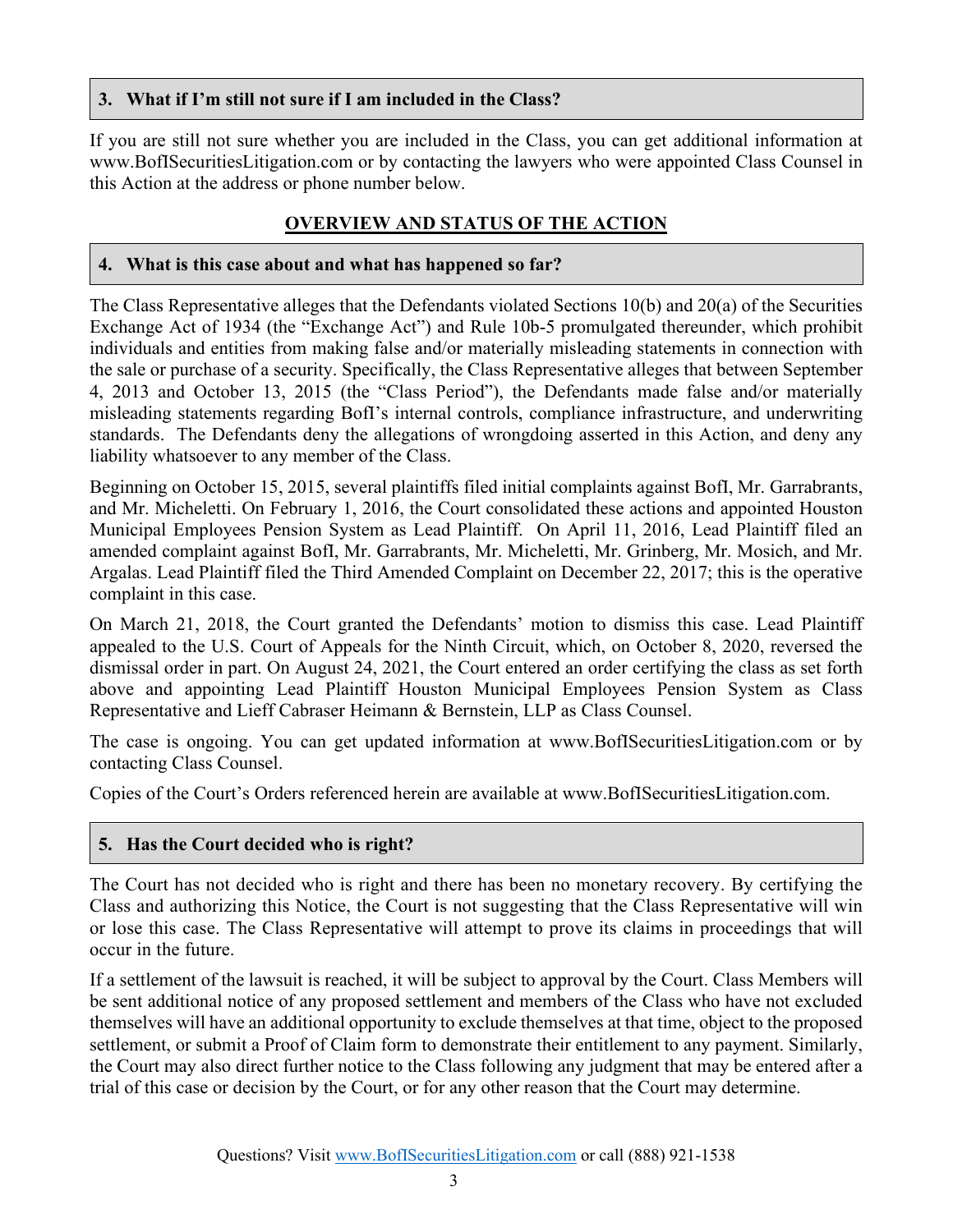#### **6. Is there any money available now?**

No money or any other benefits are available now because the Court has not yet decided whether Defendants committed any wrongdoing or are liable to any member of the Class and the parties have not settled the case. There is no guarantee that money or any other benefit will ever be obtained. If there is a recovery, you will be notified about how to ask for your share.

# **YOUR RIGHTS AND OPTIONS**

## **7. What happens if I am a Class Member and I do nothing?**

If you are a Class Member and you do nothing, you will stay in the Class. This means you will be legally bound by all of the Court's orders and judgments in this Action, whether favorable or unfavorable, unless the Court issues an order de-certifying the Class or excluding you from the Class at a later date. If you stay in the Class and money is paid to the Class, either through a settlement with Defendants or a judgment of the Court, you may be eligible to receive a share of that recovery. If you choose to remain a member of the Class, you do not have to do anything at this time (other than retain your records of your purchases and sales of BofI securities and any other documents relating to BofI). If there is a recovery in the future, members of the Class will be required to support their requests for payment by demonstrating their membership in the Class and documenting their purchases and sales of BofI securities and their resulting damages. Neither the Class Representative, BofI, nor the Notice Administrator (defined below) necessarily have information about your transactions in BofI securities. Your broker may not keep your records for as long as may be necessary. For these reasons, please be sure to keep all records of your transactions in BofI securities and any other documents relating to BofI.

If at a later date the parties decide to settle, then you will have another opportunity to exclude yourself from the case. Absent settlement, however, you will not be able to exclude yourself from the Class or subsequent orders and judgments if you do not request exclusion at this time.

## **8. If I am a Class Member, why would I ask to be excluded?**

If you want to pursue your own lawsuit or claims against Defendants about the alleged conduct in this case, do not want to be bound by what the Court does in this case, or if you simply do not want to be part of the Class pursuing claims against Defendants, you must ask to be excluded. If you exclude yourself from the Class—which means to remove yourself from the Class and is sometimes called "opting-out" of the Class—you will not be legally bound by any past, present, or future Court orders or judgments in this Action, and will keep any right you may have to individually sue Defendants in the future. However, if you exclude yourself, you also will not get any money or any other benefits from this Action, if there are any.

If you start your own lawsuit against Defendants after you exclude yourself, you will have to hire and pay your own lawyer for that lawsuit, and you will have to prove your claims. Please note that if you decide to exclude yourself from the Class, you should consult with an attorney prior to doing so and discuss whether your individual claim would be time-barred by the applicable statutes of limitations or repose or face any other impediments to recovery.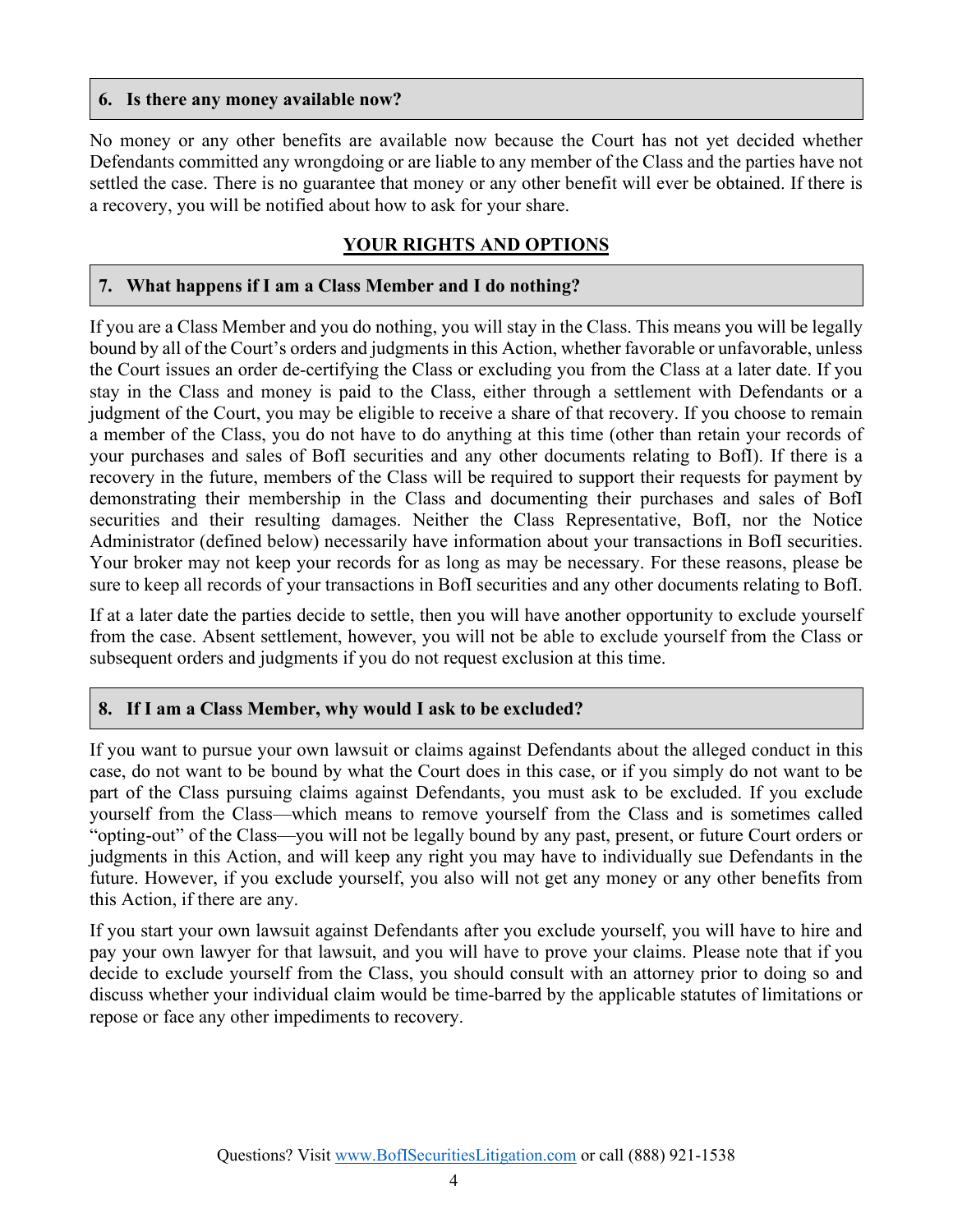### **9. If I am a Class Member, how do I ask the Court to exclude me from the Class?**

If you wish to be excluded from the Class ("opt-out"), you must submit a letter stating that you "request exclusion from the Class in *In re BofI Holding, Inc. Securities Litigation*, Case No. 3:15-cv-2324-GPC-KSC (S.D. Cal.)." Your request for exclusion must: (i) state the name, address, and telephone number of the person or entity requesting exclusion; (ii) state the type and amount of BofI securities that the person or entity requesting exclusion purchased and/or sold during the Class Period, as well as the dates and prices of each such purchase and/or sale; and (iii) be signed by the person or entity requesting exclusion or an authorized representative. You must mail your exclusion request so that it is **postmarked no later than March 21, 2022** to:

> In re BofI Holding, Inc. Securities Litigation c/o JND Legal Administration EXCLUSIONS PO Box 91425 Seattle, WA 98111

You cannot exclude yourself from the Class by telephone or by email, and a request for exclusion will not be effective unless it contains all the information called for by this section and is postmarked by the date stated above, unless the Court makes an exception. Only request exclusion if you do not wish to participate in the Action and do not wish to share in any potential recovery that the Class may obtain.

# **THE LAWYERS REPRESENTING THE CLASS**

### **10. Do I have a lawyer in this case?**

As a member of the Class, you will be represented by Class Counsel who are:

Richard M. Heimann, Katherine Lubin Benson, and Michael K. Sheen LIEFF CABRASER HEIMANN & BERNSTEIN, LLP 275 Battery Street, 29th Floor San Francisco, CA 94111 (415) 956-1000

Unless you hire your own personal lawyer, as a Class Member you will not have any direct obligations to pay the costs of this lawsuit. In the event there is a recovery by the Class, all costs and expenses, including Class Counsel's attorneys' fees, will be paid from that recovery in an amount that is approved by the Court. If there is no recovery, Class Counsel will not receive any attorneys' fees or expenses.

## **11. If I am a Class Member, can I get my own lawyer?**

You do not need to hire your own lawyer, because Class Counsel are already working on your behalf. However, you have the right to retain your own personal lawyer at your own expense. If you retain separate counsel to represent you in this case, your counsel must enter an appearance on your behalf by filing a Notice of Appearance with the Court. If you wish, you may also consult with your own counsel concerning your rights in this Action.